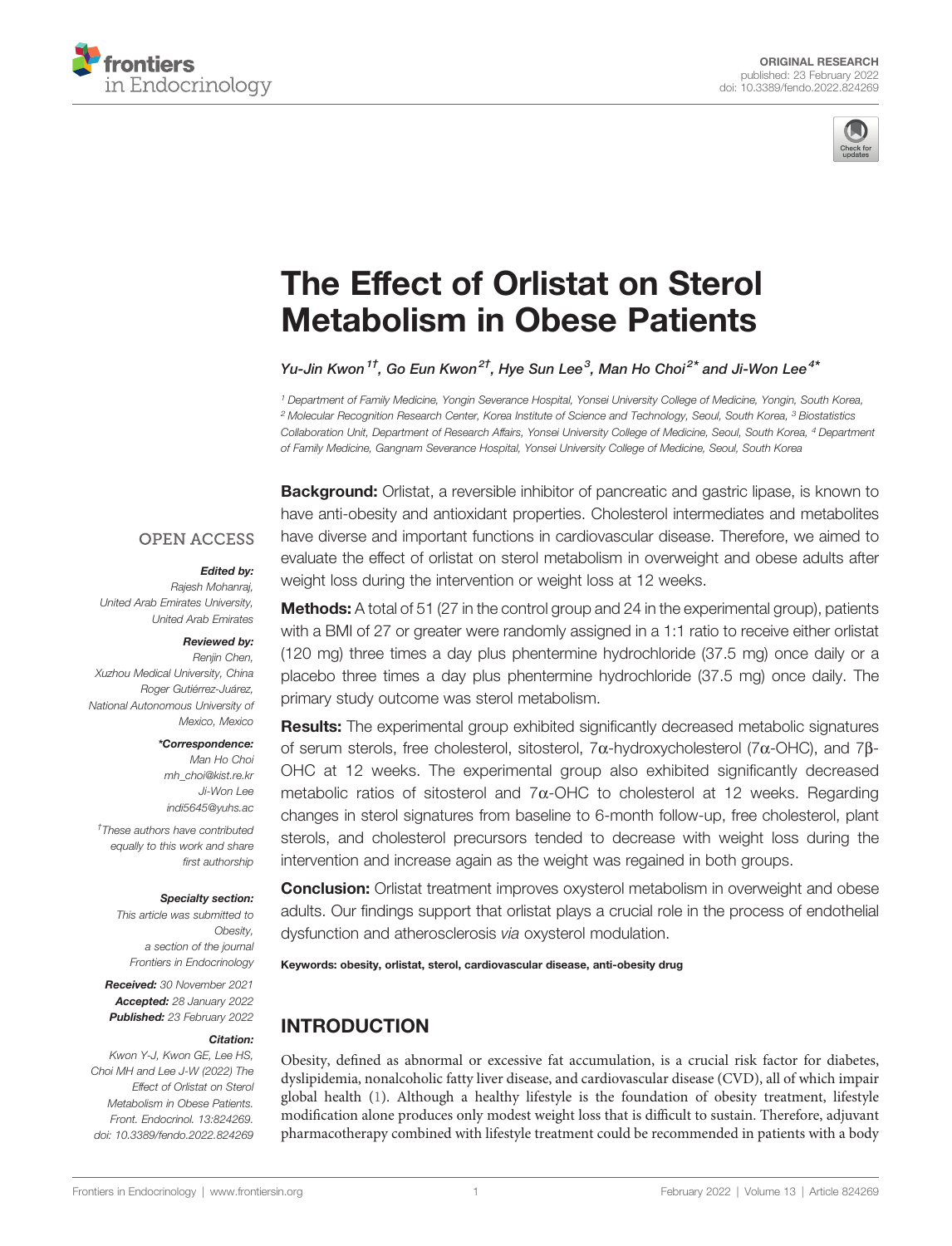mass index (BMI) of 30 kg/m<sup>2</sup> or greater and in those with a BMI of 27 kg/m<sup>2</sup> or greater with adiposity-related complications [\(2\)](#page-7-0).

Currently, several anti-obesity drugs are approved and available, but these drugs vary in their efficacy and side-effect profiles ([3](#page-7-0)). Phentermine is a substituted amphetamine and approved for short-term obesity treatment (<12 weeks) [\(3\)](#page-7-0). However, its cardiac toxicity has not been thoroughly studied, and it is contraindicated in patients with uncontrolled hypertension, coronary artery disease, and stroke due to its sympathomimetic properties. By contrast, orlistat might be preferable in patients with CVD or psychiatric illness or in those who want a drug with a long-term safety record [\(4\)](#page-7-0). It is a potent and reversible inhibitor of pancreatic and gastric lipase that can decrease fat absorption by as much as 30% ([5](#page-7-0)). Many studies have established that orlistat yields modest weight loss and improves cardiometabolic risk factors [\(6](#page-7-0), [7\)](#page-8-0).

Orlistat has been shown to reduce serum total cholesterol and low-density lipoprotein cholesterol (LDL-C) levels independent of weight loss [\(6,](#page-7-0) [8,](#page-8-0) [9](#page-8-0)). In line with previous studies, our clinical trial showed that concomitant administration of orlistat and phentermine significantly decreases total cholesterol and nonhigh-density lipoprotein cholesterol (non-HDL-C) and improves vascular endothelial cell function compared with phentermine alone ([10\)](#page-8-0). Therefore, orlistat might decrease CVD risk. Nevertheless, the exact mechanism involved in the previous results is unclear, and further research is needed to evaluate the drug's long-term benefit on cardiovascular risk.

Although classic lipid parameters are regarded as clinical surrogate markers for CVD, they are limited in explaining atherosclerosis and cardiovascular pathologies ([11\)](#page-8-0). Sterols are known to be involved in the pathology of atherosclerosis, neurodegeneration, and inflammation ([12\)](#page-8-0). Therefore, the metabolic signatures of sterols, along with the traditional lipid profiles, may provide complementary information to help elucidate the mechanism of chronic inflammatory status, such as obesity and CVD. Patients who were overweight showed low cholesterol absorption efficiency and high cholesterol biosynthesis. However, weight reduction increased the markers of cholesterol absorption and decreased those of cholesterol synthesis in patients with obesity and type 2 diabetics [\(13\)](#page-8-0).

Oxysterols are enriched in pathologic structures, such as macrophage foam cells and atherosclerotic lesions. Patients with acute coronary syndrome and stable angina had higher serum oxysterol concentration and a higher metabolic ratio of lathosterol to cholesterol and lanosterol to cholesterol than healthy individuals [\(14](#page-8-0), [15](#page-8-0)). After statin therapy, significant decreases in cholesterol precursors were found in patients with stable angina and acute coronary syndrome [\(16](#page-8-0)). However, few studies have evaluated the effect of weight reduction with an anti-obesity drug on sterol metabolism. Furthermore, to our knowledge, no data currently exists that show the changes in sterol metabolism with weight regain after treatment discontinuation. Therefore, we aimed to evaluate the effect of orlistat on sterol metabolism in overweight and obese adults. Additionally, we examined the changes in various sterol signatures after weight loss and subsequent weight regain with the post-trial follow-up.

#### METHODS

#### Randomized Trial

Detailed information about the study's method and recruitment of patients was described in our previous article ([10\)](#page-8-0). The original study was a randomized, double-blind, placebo-controlled 12-week clinical trial (ClinicalTrials.gov No., NCT03675191).

In brief, 113 patients who were obese (BMI  $\geq 30 \text{ kg/m}^2$ ) or overweight (BMI  $\geq$  27 kg/m<sup>2</sup>) with at least one weight-related complication, aged 20–70 years were enrolled in the trial between October 2018 and May 2019 at Yongin Severance Hospital (Yongin, Korea). Participants were randomly assigned in a 1:1 ratio to receive orlistat (120 mg) three times a day plus phentermine hydrochloride (37.5 mg) once daily or a placebo three times a day plus phentermine hydrochloride (37.5 mg) once daily for 12 weeks. The experimental group (the orlistat group) included 57 participants who received orlistat plus phentermine. The control group included 56 participants who received placebo plus phentermine. The last visits for the trial were completed in May 2019 after the 12-week intervention. This study was completed by 50 of the 57 participants in the experimental group and 46 of the 56 participants in the control group. At the end of 12 weeks, all participants discontinued the intervention and returned to their usual daily life without any treatment.

# Post-Trial Follow-Up

Six months after completion of the final trial visits, patients were invited to participate in the follow-up study via telephone and 51 of 96 (53%) agreed to participate in this post-trial follow-up. Overall, 27 of the 50 patients who were assigned to control group and 24 of the 46 assigned to experimental group were enrolled in this follow-up study. The study visits occurred between June 2019 and October 2019. The protocol was approved by the institutional review boards of Yongin Severance Hospital (IRB No. 9-2019-0003). At the post-trial visit, each participant provided written informed consent. This study was performed in compliance with the Declaration of Helsinki. Enrolled patients underwent blood sampling and measurements of height, weight, waist circumference, body composition, and blood pressure. The scheme of study was illustrated in [Figure 1](#page-2-0).

### Trial Outcomes

Body weight, waist circumference, systolic blood pressure, and diastolic blood pressure were measured at screening, baseline, and 4, 8, 12, and 6-month follow-up. BMI was a person's weight in kilograms divided by the square of height in meters. Waist circumference was measured using a measuring tape on the horizontal plane midway between the lowest rib and the iliac crest. Laboratory tests and blood sampling were measured at baseline, 12 weeks, and 6-month follow-up. Health-related (physical activity, smoking, alcohol consumption) questionnaires were administered at baseline, 12 weeks, and 6-month follow-up. Participants were categorized into never smoker, ex-smoker, and current smoker groups. An alcohol drinker was defined as a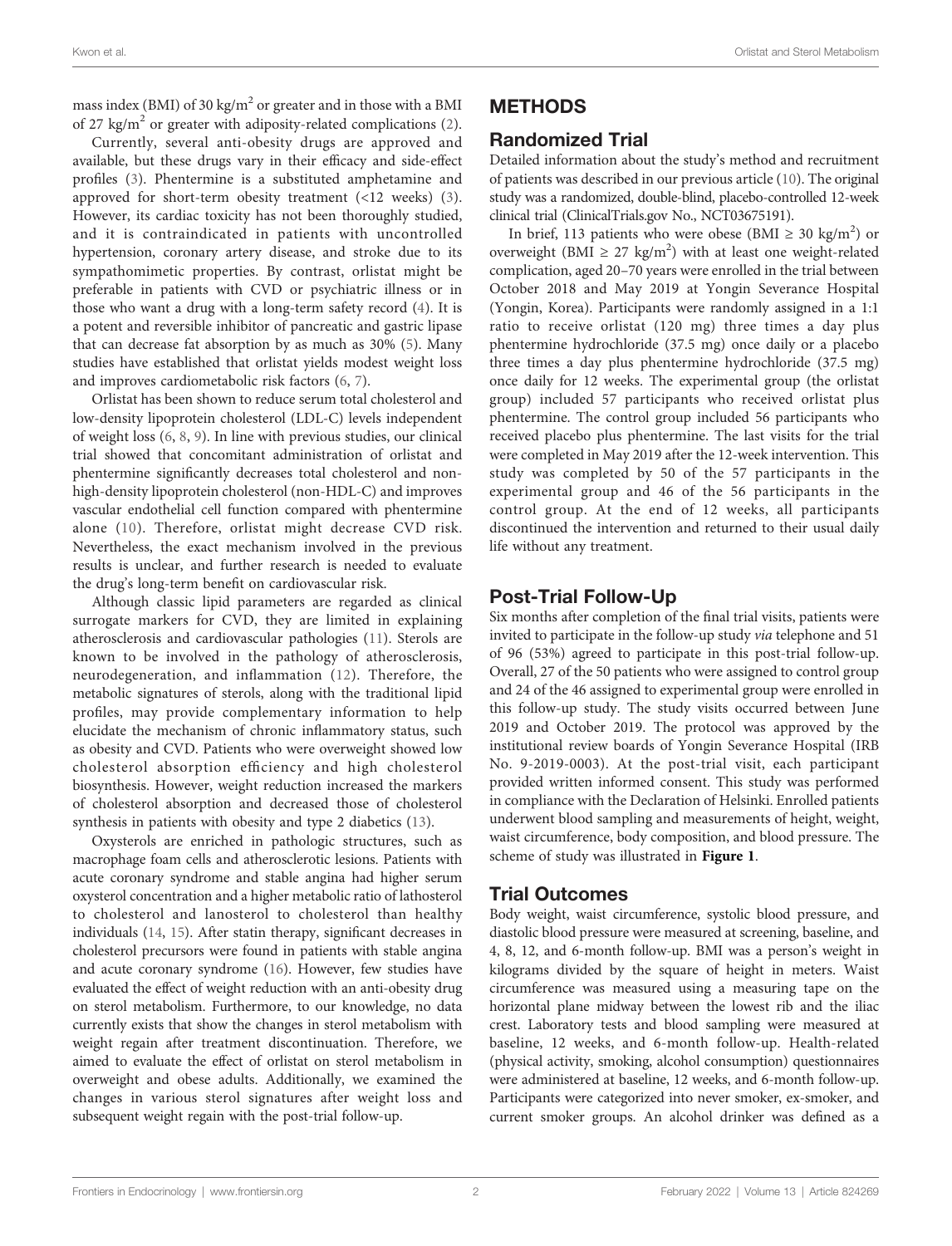<span id="page-2-0"></span>

person who drinks alcohol more than once a month. Physical activity was defined as undertaking light to moderate exercise more than two times per week. We used a binary variable with the presence or absence of history of hypertension, dyslipidemia, or diabetes, according to answers from a self-reported questionnaire. Blood samples were collected after more than eight hours of fasting. Lipids (total cholesterol, LDL-C, non-HDL-C, triglycerides, HDL-C) were analyzed using the enzymatic color test. The primary efficacy endpoint was change in sterols from baseline to 12 weeks. The secondary endpoints were changes in sterols from 12 weeks to the 6-month follow-up.

### Quantitative Profiling of Serum Sterols

Serum levels of endogenous sterols and plant sterols were measured as described previously [\(16](#page-8-0)). Briefly, 20 µL serum samples spiked with 20 µL of a mixture of deuterium-labeled internal standards were added to 0.5 mL methanol and shaken using TissueLyser (Qiagen; Hilden, Germany) at 25 Hz for 1 min. After centrifugation at 12,000 rpm for 10 min, the supernatant was extracted using an H-PPT cartridge, and the eluate was evaporated under  $N_2$  gas at 40°C followed by drying in a vacuum desiccator at least 30 min. The dried extract was trimethylsilyl derivatized, and an aliquot  $(2 \mu L)$  was then injected into the gas chromatography-mass spectrometry (GC-MS) system.

### Statistical Analysis

Differences in baseline characteristics between the control and experimental groups were compared using the independent t-test for continuous variables and the chi-square test for categorical variables. Differences after intervention within groups were compared using the independent two sample t-test. Differences after intervention within groups were also compared using the analysis of covariance after adjusting for age, sex, and baseline body weight.

A linear mixed model for a repeated-measures covariance pattern model with unstructured covariance within participants was used to assess the longitudinal associations between the groups and subsequent changes in clinical variables and sterols over time. The outcomes were repeated measures of clinical variables and sterols from baseline to 12 weeks and 6-month follow-up. The model included group, time, and group  $\times$  time interaction as fixed effects. All the post hoc comparisons were analyzed using the Bonferroni method.

We also checked the results using the nonparametric test statistical method (data not shown). The results from the two methods were similar. Significance tests were two sided, with an alpha value of 0.05. All statistical analyses were performed using SAS version 9.4 (SAS Institute Inc., Cary, NC, USA).

# RESULTS

### Clinical Characteristics

Of the 96 patients who completed the original clinical trial, 51 patients (43 women and 8 men) participated in the post-trial follow-up. Of these patients, 27 had been assigned to the control group and 24 had been assigned to the experimental group. The mean (min, max) age of total participants were 48 (20–70) years old. The baseline characteristics of these participants who participated in the 6-month follow-up are presented in [Supplementary Material: Appendix Table 1](#page-7-0). The two groups of follow-up participants had similar demographic and clinical characteristics at baseline. The mean ages were 46.4 ± 12.8 years in the Experimental group and  $49.5 \pm 10.6$  years in the control group. The mean body weight values were  $80.5 \pm 14.7$  kg in the experimental group and 83.1 ± 18.5 kg in the control group.

### Changes in Body Composition

In both groups, BMIs, fat mass, and fat percentage decreased during the 12-week intervention ([Table 1](#page-3-0)) but increased at the 6 month follow-up visit ([Supplementary Material: Appendix](#page-7-0) [Table 2](#page-7-0)). The changes in body composition with time were significantly greater in the experimental group ([Table 1](#page-3-0)).

#### Changes in Sterols During the 12-Week Intervention and the Post-Trial Follow-Up

After the weight loss intervention, free cholesterol was significantly decreased in the Experimental group but not in the Control group. Most plant sterols decreased in both groups;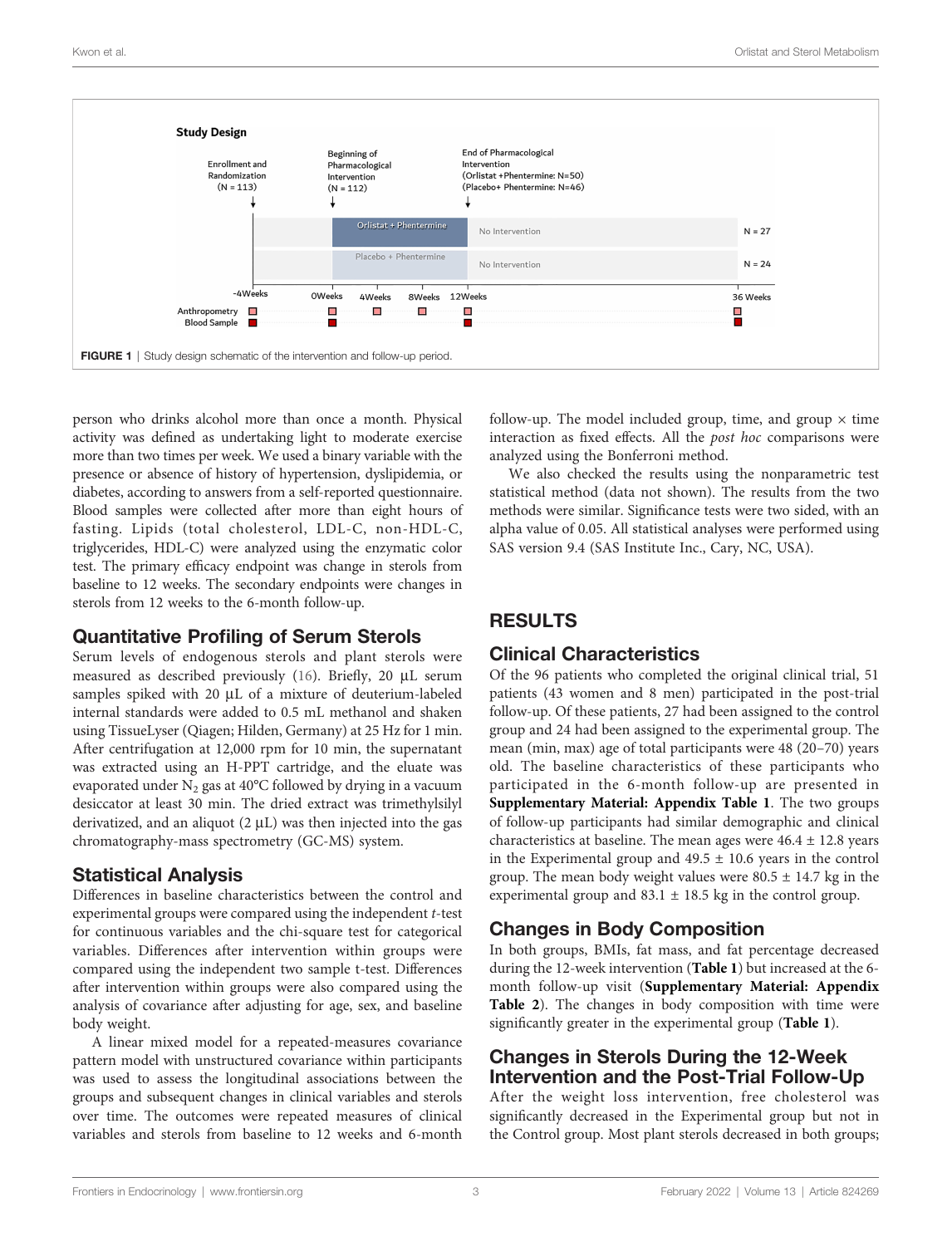| <b>Variables</b> | Placebo + Phentermine ( $N = 27$ ) (Control group) |                  |         | Orlistat + Phentermine (N = 24) (Experimental group) |                  |         | $p^b$ |
|------------------|----------------------------------------------------|------------------|---------|------------------------------------------------------|------------------|---------|-------|
|                  | <b>Baseline</b>                                    | 12 Weeks         | $p^a$   | <b>Baseline</b>                                      | 12 Weeks         | $p^a$   |       |
| Weight           | $83.1 \pm 18.5$                                    | $76.9 \pm 17.1$  | < 0.001 | $80.5 \pm 14.7$                                      | $72.6 \pm 13.2$  | < 0.001 |       |
| Change           |                                                    | $-6.2 \pm 3.0$   |         |                                                      | $-7.9 \pm 3.2$   |         | 0.054 |
| Change*          |                                                    | $-6.9(0.6)$      |         |                                                      | $-8.6(0.8)$      |         | 0.040 |
| BMI              | $31.3 \pm 4.8$                                     | $29.0 \pm 4.9$   | < 0.001 | $30.9 \pm 3.5$                                       | $27.7 \pm 3.2$   | < 0.001 |       |
| Change           |                                                    | $-2.3 \pm 0.9$   |         |                                                      | $-3.2 \pm 1.2$   |         | 0.002 |
| Change*          |                                                    | $-2.4(0.2)$      |         |                                                      | $-3.2(0.3)$      |         | 0.003 |
| <b>WC</b>        | $103.5 \pm 10.1$                                   | $94.4 \pm 11.0$  | < 0.001 | $102.2 \pm 9.7$                                      | $90.2 \pm 9.8$   | < 0.001 |       |
| Change           |                                                    | $-9.1 \pm 5.1$   |         |                                                      | $-12.0\pm6.8$    |         | 0.091 |
| Change*          |                                                    | $-9.9(1.2)$      |         |                                                      | $-11.8(1.5)$     |         | 0.202 |
| Muscle mass      | $27.6 \pm 6.8$                                     | $26.4 \pm 6.3$   | < 0.001 | $25.6 \pm 6.4$                                       | $24.5 \pm 5.8$   | < 0.001 |       |
| Change           |                                                    | $-1.2 \pm 1.0$   |         |                                                      | $-1.1 \pm 0.9$   |         | 0.556 |
| Change*          |                                                    | $-1.1(0.2)$      |         |                                                      | $-1.1(0.2)$      |         | 0.762 |
| Fat mass         | $33.1 \pm 9.5$                                     | $29.1 \pm 9.4$   | < 0.001 | $34.0 \pm 7.1$                                       | $27.9 \pm 6.4$   | < 0.001 |       |
| Change           |                                                    | $-4.0 \pm 2.3$   |         |                                                      | $-6.1 \pm 2.9$   |         |       |
| Change*          |                                                    | $-4.1(0.6)$      |         |                                                      | $-6.2(0.7)$      |         | 0.006 |
| Fat, %           | $39.7 \pm 5.7$                                     | $37.5 \pm 6.8$   | < 0.001 | $42.3 \pm 5.4$                                       | $38.4 \pm 5.3$   | < 0.001 |       |
| Change           |                                                    | $-2.2 \pm 2.1$   |         |                                                      | $-3.9 \pm 2.2$   |         | 0.007 |
| Change*          |                                                    | $-2.6(0.5)$      |         |                                                      | $-4.2(0.6)$      |         | 0.014 |
| <b>SBP</b>       | $133.6 \pm 14.2$                                   | $120.2 \pm 13.6$ | < 0.001 | $126.7 \pm 15.3$                                     | $114.6 \pm 11.3$ | < 0.001 |       |
| Change           |                                                    | $-13.4 \pm 11.8$ |         |                                                      | $-12.0 \pm 11.3$ |         | 0.684 |
| Change*          |                                                    | $-16.3(2.7)$     |         |                                                      | $-16.8(3.2)$     |         | 0.886 |
| <b>DBP</b>       | $88.0 \pm 13.4$                                    | $77.0 \pm 10.6$  | < 0.001 | $84.6 \pm 12.4$                                      | $73.0 \pm 9.8$   | < 0.001 |       |
| Change           |                                                    | $-11.0 \pm 9.7$  |         |                                                      | $-11.6 \pm 9.3$  |         | 0.817 |
| Change*          |                                                    | $-12.0(2.3)$     |         |                                                      | $-13.6(2.7)$     |         | 0.546 |
| Glucose          | $105.0 \pm 13.5$                                   | $103.1 \pm 11.7$ | 0.479   | $118.2 \pm 69.4$                                     | $104.1 \pm 11.1$ | 0.297   |       |
| Change           |                                                    | $-1.9 \pm 13.7$  |         |                                                      | $-14.0 \pm 64.5$ |         | 0.374 |
| Change           |                                                    | 3.8(11.0)        |         |                                                      | $-5.3(13.0)$     |         | 0.500 |
| Cholesterol      | $199.3 \pm 39.0$                                   | $181.8 \pm 35.6$ | 0.004   | $197.5 \pm 30.5$                                     | $170.1 \pm 26.6$ | < 0.001 |       |
| Change           |                                                    | $-17.4 \pm 28.4$ |         |                                                      | $-27.4 \pm 18.9$ |         | 0.153 |
| Change*          |                                                    | $-23.6(5.8)$     |         |                                                      | $-36.0(6.8)$     |         | 0.084 |
| Triglyceride     | $150.5 \pm 73.8$                                   | $113.6 \pm 53.0$ | 0.002   | $124.5 \pm 56.3$                                     | $108.3 \pm 51.5$ | 0.061   |       |
| Change           |                                                    | $-36.9 \pm 54.9$ |         |                                                      | $-16.3 \pm 40.4$ |         | 0.138 |
| Change*          |                                                    | $-38.4(11.8)$    |         |                                                      | $-21.8(14.0)$    |         | 0.254 |
| HDL-C            | $51.7 \pm 10.0$                                    | $49.5 \pm 9.9$   | 0.054   | $55.6 \pm 12.4$                                      | $49.2 \pm 9.6$   | 0.001   |       |
| Change           |                                                    | $-2.3 \pm 5.8$   |         |                                                      | $-6.4 \pm 6.9$   |         | 0.024 |
| Change*          |                                                    | $-2.5(1.6)$      |         |                                                      | $-6.8(1.9)$      |         | 0.027 |
| LDL-C            | $126.4 \pm 31.4$                                   | $115.0 \pm 28.2$ | 0.019   | $122.1 \pm 23.7$                                     | $106.3 \pm 20.8$ | < 0.001 |       |
| Change           |                                                    | $-11.4 \pm 23.7$ |         |                                                      | $-15.8 \pm 12.2$ |         | 0.408 |
| Change*          |                                                    | $-16.5(4.6)$     |         |                                                      | $-22.4(5.4)$     |         | 0.295 |

<span id="page-3-0"></span>TABLE 1 | Baseline characteristics and Changes at 12 weeks in overweight or obese participants treated with placebo plus phentermine or orlistat plus phentermine.

BMI, body mass index; DBP, diastolic blood pressure; HDL-C, high-density lipoprotein cholesterol; LDL-C, low-density lipoprotein cholesterol; SBP, systolic blood pressure; TC, total cholesterol; WC, waist circumference.

Data are presented mean  $\pm$  standard deviations or estimated mean (SE).

<sup>a</sup>Calculated using the paired t-test.

<sup>b</sup>Comparison of in-group changes; Calculated using the independent two sample t-test.

Change \* Comparison of in-group changes; Calculated using the analysis of covariance after adjusting for age, sex and baseline body weight.

however, only sitosterol significantly decreased in the Experimental group compared with the Control group. In both groups, cholesterol esters (Chol-M, Chol-P, and Chol-A) were increased, whereas a cholesterol precursor, desmosterol, was decreased. However, no significant differences were found between the two groups. We found that  $7\alpha$ -hydroxycholesterol ( $7\alpha$ -OHC) and  $7\beta$ -hydroxycholesterol ( $7\beta$ -OHC) were significantly decreased in the Experimental group after adjusting for age, sex, and baseline body weight. The changes in these two oxysterol levels were greater in the experimental group than in the control group ( $p = 0.032$ ;  $p = 0.030$ ; **[Table 2](#page-4-0)**). The results were similar with those from unadjusted model.

Changes in metabolic ratios of sterols were observed between the Control group and the Experimental group at baseline and 12 weeks ([Table 3](#page-5-0)). These metabolic alterations against cholesterol were similar to those of respective sterols except sitosterol and 7a-OHC to cholesterol ratios. Both sitosterol and 7a-OHC to cholesterol ratios were significantly decreased in the Experimental group.

[Figure 2](#page-5-0) illustrates the linear mixed model of the two oxysterols (7 $\alpha$ -OHC and 7 $\beta$ -OHC) between the two groups during the intervention and post-trial follow-up period. Both groups maintained continuously decreasing trends for 7a-OHC and 7b-OHC levels until the follow-up period after weight loss.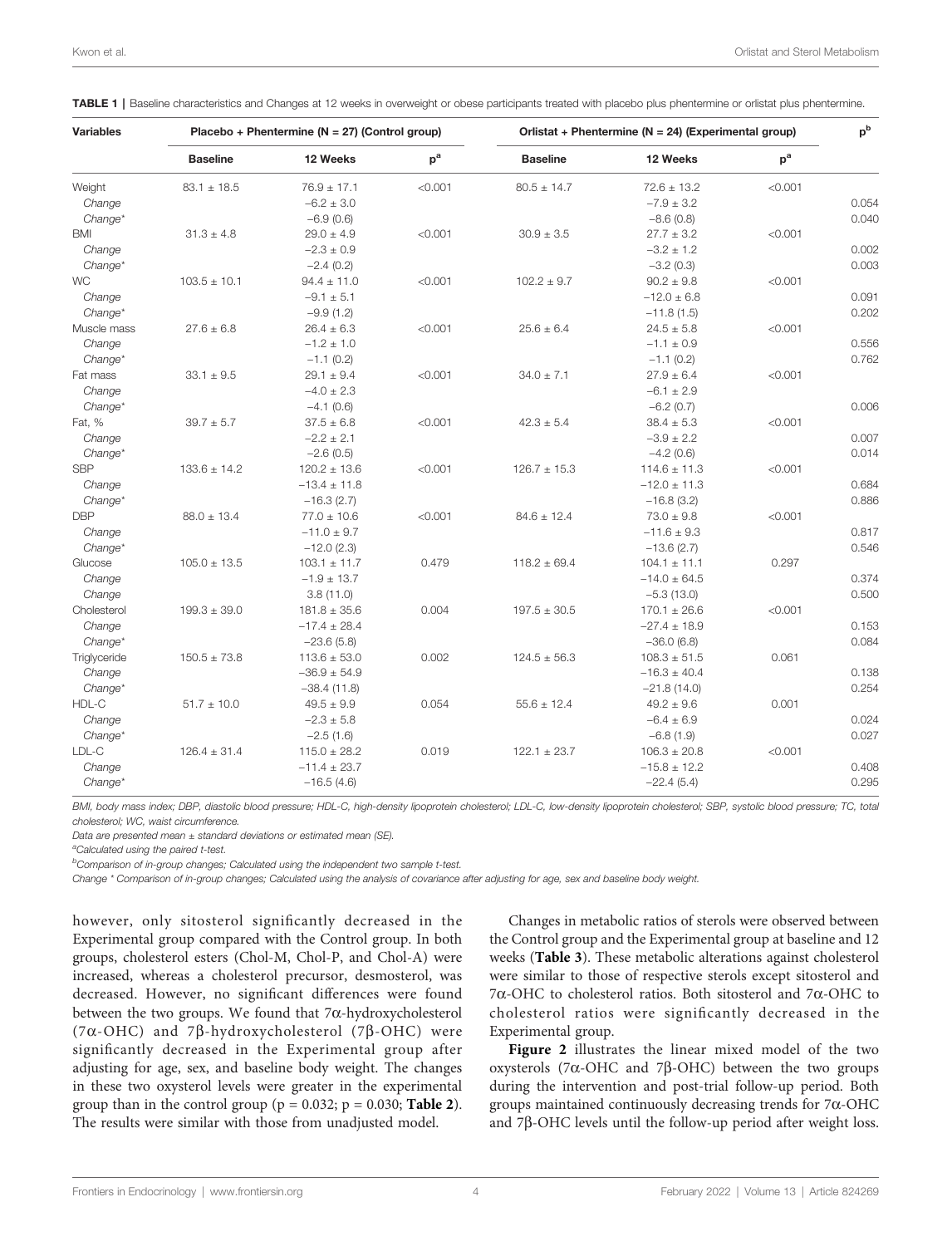| Sterols, µg/mL | Placebo + Phentermine (N = 27) (Control group) |                    |         | Orlistat + Phentermine (N = 24) (Experimental group) |                   |         |       |
|----------------|------------------------------------------------|--------------------|---------|------------------------------------------------------|-------------------|---------|-------|
|                | <b>Baseline</b>                                | 12 Weeks           | $p^a$   | <b>Baseline</b>                                      | 12 Weeks          | $p^a$   | $p^b$ |
| Cholesterol    | $643.5 \pm 130.4$                              | $641.8 \pm 148.9$  | 0.937   | $653.8 \pm 132.7$                                    | $592.0 \pm 129.5$ | 0.010   |       |
| Change         |                                                | $-1.7 \pm 112.6$   |         |                                                      | $-61.7 \pm 108.2$ |         | 0.059 |
| Change*        |                                                | $-18.6(26.9)$      |         |                                                      | $-87.7(31.7)$     |         | 0.039 |
| Sitosterol     | $0.54 \pm 0.23$                                | $0.45 \pm 0.21$    | 0.071   | $0.65 \pm 0.46$                                      | $0.36 \pm 0.13$   | 0.002   |       |
| Change         |                                                | $-0.09 \pm 0.24$   |         |                                                      | $-0.29 \pm 0.40$  |         | 0.037 |
| Change*        |                                                | $-0.19(0.08)$      |         |                                                      | $-0.43(0.09)$     |         | 0.012 |
| Campesterol    | $0.81 \pm 0.40$                                | $0.60 \pm 0.29$    | 0.004   | $0.89 \pm 0.67$                                      | $0.49 \pm 0.19$   | 0.001   |       |
| Change         |                                                | $-0.21 \pm 0.34$   |         |                                                      | $-0.40 \pm 0.53$  |         | 0.130 |
| Change*        |                                                | $-0.35(0.10)$      |         |                                                      | $-0.59(0.12)$     |         | 0.063 |
| Stigmasterol   | $0.13 \pm 0.02$                                | $0.10 \pm 0.02$    | < 0.001 | $0.13 \pm 0.03$                                      | $0.09 \pm 0.02$   | < 0.001 |       |
| Change         |                                                | $-0.02 \pm 0.03$   |         |                                                      | $-0.04 \pm 0.03$  |         | 0.105 |
| Change*        |                                                | $-0.03(0.01)$      |         |                                                      | $-0.03(0.01)$     |         | 0.059 |
| Chol-M         | $37.1 \pm 22.1$                                | $96.4 \pm 76.2$    | < 0.001 | $41.9 \pm 27.99$                                     | $85.19 \pm 64.65$ | 0.006   |       |
| Change         |                                                | $59.3 \pm 62.7$    |         |                                                      | $43.3 \pm 69.9$   |         | 0.393 |
| Change*        |                                                | 52.0 (15.9)        |         |                                                      | 41.7 (18.4)       |         | 0.592 |
| Chol-P         | $380.1 \pm 91.4$                               | $532.3 \pm 212.0$  | 0.004   | $399.9 \pm 145.5$                                    | $494.1 \pm 216.9$ | 0.068   |       |
| Change         |                                                | $152.2 \pm 196.9$  |         |                                                      | $94.2 \pm 241.3$  |         | 0.350 |
| Change*        |                                                | 94.5 (46.9)        |         |                                                      | 50.1(58.5)        |         | 0.467 |
| Chol-A         | $329.0 \pm 184.8$                              | $1138.2 \pm 820.7$ | < 0.001 | $349.3 \pm 105.6$                                    | $845.9 \pm 575.3$ | 0.001   |       |
| Change         |                                                | $809.3 \pm 788.2$  |         |                                                      | $496.5 \pm 620.0$ |         | 0.125 |
| Change*        |                                                | 622.9 (164.6)      |         |                                                      | 340.8 (194.1)     |         | 0.164 |
| Desmosterol    | $62.9 \pm 15.1$                                | $54.4 \pm 13.9$    | 0.012   | $60.4 \pm 12.0$                                      | $50.1 \pm 12.6$   | 0.002   |       |
| Change         |                                                | $-8.6 \pm 16.5$    |         |                                                      | $-10.3 \pm 11.4$  |         | 0.667 |
| Change*        |                                                | $-12.9(3.5)$       |         |                                                      | $-16.0(4.0)$      |         | 0.462 |
| <b>DHC</b>     | $84.9 \pm 27.8$                                | $76.3 \pm 19.1$    | 0.135   | $82.0 \pm 16.0$                                      | $72.6 \pm 12.9$   | 0.03    |       |
| Change         |                                                | $-8.6 \pm 28.9$    |         |                                                      | $-9.3 \pm 19.2$   |         | 0.914 |
| Change*        |                                                | $-10.8(6.0)$       |         |                                                      | $-10.3(7.0)$      |         | 0.945 |
| Lathosterol    | $461.5 \pm 256.2$                              | $368.1 \pm 238.6$  | 0.011   | $393.2 \pm 206.3$                                    | $308.8 \pm 161.2$ | 0.065   |       |
| Change         |                                                | $-93.4 \pm 177.1$  |         |                                                      | $-84.4 \pm 213.0$ |         | 0.870 |
| Change*        |                                                | $-101.6(47.8)$     |         |                                                      | $-99.5(56.4)$     |         | 0.972 |
| Lanosterol     | $84.0 \pm 53.6$                                | $78.3 \pm 54.8$    | 0.448   | $84.5 \pm 45.9$                                      | $68.2 \pm 34.0$   | 0.027   |       |
| Change         |                                                | $-5.7 \pm 38.6$    |         |                                                      | $-16.3 \pm 33.8$  |         | 0.307 |
| Change*        |                                                | $-14.3(8.6)$       |         |                                                      | $-23.8(10.1)$     |         | 0.363 |
| $7\alpha$ -OHC | $36.2 \pm 7.0$                                 | $33.5 \pm 25.3$    | 0.621   | $57.4 \pm 56.1$                                      | $28.3 \pm 9.5$    | 0.008   |       |
| Change         |                                                | $-2.6 \pm 27.5$    |         |                                                      | $-29.1 \pm 49.4$  |         | 0.026 |
| Change*        |                                                | $-4.6(9.7)$        |         |                                                      | $-30.7(14.5)$     |         | 0.032 |
| $7\beta$ -OHC  | $17.1 \pm 1.6$                                 | $16.6 \pm 4.6$     | 0.641   | $20.2 \pm 6.7$                                       | $16.0 \pm 2.0$    | 0.002   |       |
| Change         |                                                | $-0.5 \pm 5.0$     |         |                                                      | $-4.2 \pm 5.7$    |         | 0.017 |
| Change*        |                                                | $-0.8(1.3)$        |         |                                                      | $-4.5(1.6)$       |         | 0.03  |
| Ketosterol     | $23.2 \pm 6.0$                                 | $17.6 \pm 3.5$     | < 0.001 | $56.6 \pm 124.4$                                     | $18.4 \pm 5.8$    | 0.189   |       |
| Change         |                                                | $-5.6 \pm 4.9$     |         |                                                      | $-38.2 \pm 120.1$ |         | 0.196 |
| Change*        |                                                | $-7.8(20.3)$       |         |                                                      | $-37.9(23.9)$     |         | 0.227 |
| 27-OHC         | $12.4 \pm 2.6$                                 | $13.0 \pm 3.7$     | 0.503   | $12.6 \pm 3.3$                                       | $11.7 \pm 3.7$    | 0.500   |       |
| Change         |                                                | $0.6 \pm 4.2$      |         |                                                      | $-0.9 \pm 4.2$    |         | 0.224 |
| Change*        |                                                | 0.2(1.0)           |         |                                                      | $-1.7(1.2)$       |         | 0.121 |
| 24-OHC         | $10.9 \pm 4.3$                                 | $13.5 \pm 7.8$     | 0.109   | $10.8 \pm 5.3$                                       | $10.7 \pm 6.8$    | 0.885   |       |
| Change         |                                                | $2.6 \pm 8.2$      |         |                                                      | $-0.1 \pm 7.6$    |         | 0.221 |
| Change*        |                                                | 3.04(2.0)          |         |                                                      | 0.21(2.32)        |         | 0.241 |

<span id="page-4-0"></span>TABLE 2 | Individual sterols Changes in overweight or obese participants treated with placebo plus phentermine or orlistat plus phentermine for 12 weeks.

7a-OHC, 7a-hydroxycholesterol; 7b-OHC, 7b-hydroxycholesterol; 24-OHC, 24-oxysterol; 27-OHC, 27-oxysterol; Chol-M, cholesteryl myristate; Chol-A, cholesteryl arachidonate; Chol-P, cholesteryl palmitate; DHC, 7-dehydrocholesterol; Ketosterol, 7-ketocholesterol.

Data are presented mean  $\pm$  standard deviations or estimated mean (SE).

<sup>a</sup>Calculated using the paired t-test.

<sup>b</sup>Comparison of in-group changes; Calculated using the independent two sample t-test.

Change \* Comparison of in-group changes; Calculated using the analysis of covariance after adjusting for age, sex and baseline body weight.

The decreased changes in  $7\alpha$ -OHC and  $7\beta$ -OHC levels in the Experimental group remained greater than in the Control group during the intervention and post-trial follow-up period. Additionally, there was a significant time by group interaction in 7β-OHC levels ( $p = 0.034$ ) and a borderline interaction in 7α-OHC levels between the two groups ( $p = 0.053$ ).

Changes in various sterols and their metabolic ratios from baseline through the follow-up period are presented in [Supplementary Material: Appendix Table 3](#page-7-0). In both groups, free cholesterol, plant sterols, and cholesterol precursors showed a tendency to decrease and then increase again as weight regain began after the weight loss intervention. However, cholesteryl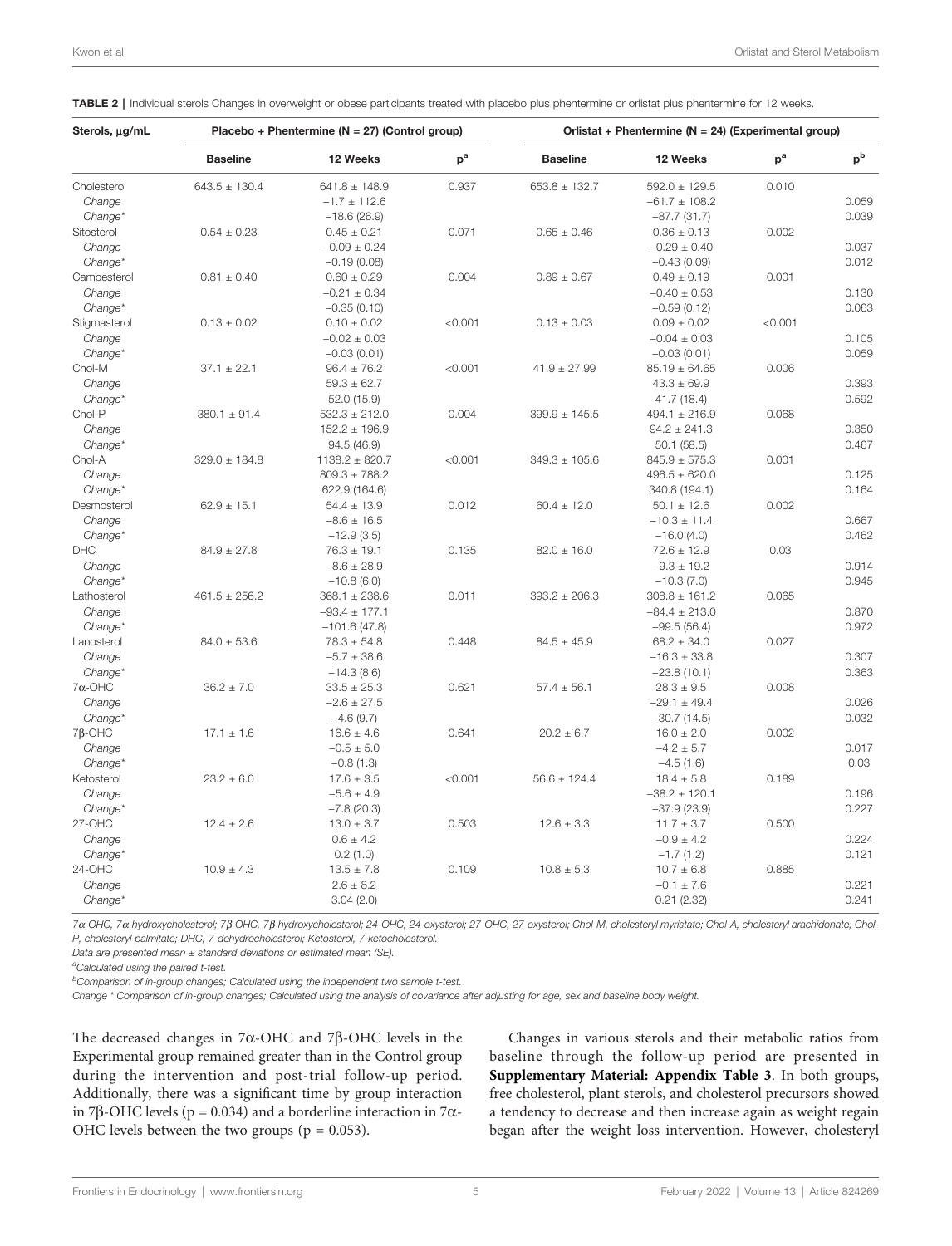<span id="page-5-0"></span>TABLE 3 | Changes in metabolic ratio of the sterols in overweight or obese participants treated with placebo plus phentermine or orlistat plus phentermine for 12 weeks.

| Placebo + Phentermine (N = 27) (Control group) |                                     |                   |       | Orlistat + Phentermine (N = 24) (Experimental group) |                   |         |       |  |
|------------------------------------------------|-------------------------------------|-------------------|-------|------------------------------------------------------|-------------------|---------|-------|--|
| <b>Variables</b>                               | <b>Baseline</b>                     | 12 Weeks          | $p^a$ | <b>Baseline</b>                                      | 12 Weeks          | $p^a$   | $p^b$ |  |
| Desmo/Chol                                     | $0.098 \pm 0.016$ 0.087 $\pm$ 0.021 |                   | 0.021 | $0.094 \pm 0.020$ $0.087 \pm 0.022$                  |                   | 0.079   |       |  |
| Change                                         | $-0.012 \pm 0.025$                  |                   |       | $-0.008 \pm 0.020$                                   |                   |         | 0.529 |  |
| Change*                                        |                                     | $-0.016(0.005)$   |       |                                                      | $-0.013(0.006)$   |         | 0.620 |  |
| DHC/Chol                                       | $0.133 \pm 0.039$ $0.122 \pm 0.028$ |                   | 0.249 | $0.127 \pm 0.023$ 0.127 $\pm$ 0.027                  |                   | 0.896   |       |  |
| Change                                         | $-0.011 \pm 0.049$                  |                   |       | $-0.001 \pm 0.026$                                   |                   |         | 0.345 |  |
| Change*                                        |                                     | $-0.011(0.009)$   |       |                                                      | 0.003(0.011)      |         | 0.219 |  |
| Latho/Chol                                     | $705.7 \pm 377.1$                   | $571.8 \pm 339.4$ | 0.026 | $613.5 \pm 338.1$                                    | $517.8 \pm 228.5$ | 0.147   |       |  |
| Change                                         | $-133.9 \pm 293.7$                  |                   |       | $-95.7 \pm 312.1$                                    |                   |         | 0.655 |  |
| Change*                                        |                                     | $-126.3(73.2)$    |       |                                                      | $-93.1(86.5)$     |         | 0.711 |  |
| Lano/Chol                                      | $126.2 \pm 75.6$                    | $120.5 \pm 77.1$  | 0.552 | $133.3 \pm 77.9$                                     | $118.2 \pm 56.6$  | 0.149   |       |  |
| Change                                         | $-5.7 \pm 49.6$                     |                   |       | $-15.2 \pm 49.7$                                     |                   |         | 0.502 |  |
| Change*                                        |                                     | $-13.3(11.8)$     |       |                                                      | $-20.5(13.9)$     |         | 0.619 |  |
| Sito/Chol                                      | $0.84 \pm 0.31$                     | $0.71 \pm 0.34$   | 0.078 | $0.99 \pm 0.67$                                      | $0.64 \pm 0.32$   | 0.001   |       |  |
| Change                                         | $-0.13 \pm 0.38$                    |                   |       | $-0.35 \pm 0.46$                                     |                   |         | 0.071 |  |
| Change*                                        |                                     | $-0.25(0.10)$     |       |                                                      | $-0.50(0.12)$     |         | 0.037 |  |
| Camp/Chol                                      | $1.26 \pm 0.52$                     | $0.95 \pm 0.45$   | 0.007 | $1.36 \pm 1.00$                                      | $0.86 \pm 0.49$   | 0.004   |       |  |
| Change                                         | $-0.31 \pm 0.56$                    |                   |       | $-0.50 \pm 0.60$                                     |                   |         | 0.245 |  |
| $Change*$                                      |                                     | $-0.40(0.14)$     |       |                                                      | $-0.67(0.16)$     |         | 0.206 |  |
| Stigma/Chol                                    | $0.20 \pm 0.04$                     | $0.16 \pm 0.05$   | 0.001 | $0.20 \pm 0.05$                                      | $0.17 \pm 0.06$   | < 0.001 |       |  |
| Change                                         | $-0.04 \pm 0.04$                    |                   |       | $-0.04 \pm 0.04$                                     |                   |         | 0.826 |  |
| Change*                                        |                                     | $-0.05(0.01)$     |       |                                                      | $-0.05(0.01)$     |         | 0.884 |  |
| Latho/Camp                                     | $764.4 \pm 709.2$                   | $754.2 \pm 660.2$ | 0.878 | $551.5 \pm 340.0$                                    | $717.4 \pm 391.6$ | 0.020   |       |  |
| Change                                         | $-10.2 \pm 341.7$                   |                   |       | $165.9 \pm 326.0$                                    |                   |         | 0.067 |  |
| Change*                                        |                                     | $-2.6(82.8)$      |       |                                                      | 169.7 (97.6)      |         | 0.093 |  |
| $7\alpha$ -OHC/chol                            | $57.3 \pm 11.0$                     | $54.5 \pm 43.3$   | 0.743 | $85.8 \pm 7.1$                                       | $47.9 \pm 11.2$   | 0.010   |       |  |
| Change                                         | $-2.8 \pm 44.0$                     |                   |       | $-37.8 \pm 66.2$                                     |                   |         | 0.034 |  |
| $Change*$                                      |                                     | $-3.3(13.7)$      |       |                                                      | $-37.3(16.2)$     |         | 0.047 |  |
| 7β-OHC/chol                                    | $27.3 \pm 4.8$                      | $27.2 \pm 9.7$    | 0.915 | $31.3 \pm 9.1$                                       | $27.8 \pm 4.7$    | 0.089   |       |  |
| Change                                         | $-0.2 \pm 8.4$                      |                   |       | $-3.4 \pm 9.4$                                       |                   |         | 0.201 |  |
| Change*                                        |                                     | 0.1(2.2)          |       |                                                      | $-2.6(2.6)$       |         | 0.309 |  |
| 27-OHC/chol                                    | $19.8 \pm 4.7$                      | $20.3 \pm 5.0$    | 0.624 | $19.6 \pm 4.5$                                       | $20.5 \pm 6.9$    | 0.489   |       |  |
| Change                                         | $0.6 \pm 6.0$                       |                   |       | $0.9 \pm 6.3$                                        |                   |         | 0.844 |  |
| Change*                                        |                                     | 1.0(1.5)          |       |                                                      | 1.0(1.8)          |         | 0.999 |  |
| 24-OHC/chol                                    | $17.2 \pm 6.8$                      | $20.9 \pm 11.7$   | 0.152 | $16.5 \pm 7.6$                                       | $17.7 \pm 10.0$   | 0.644   |       |  |
| Change                                         |                                     | $3.7 \pm 13.1$    |       |                                                      | $1.1 \pm 11.3$    |         | 0.449 |  |
| Change*                                        |                                     | 4.9(3.0)          |       |                                                      | 2.6(3.6)          |         | 0.528 |  |

7a-OHC, 7a-hydroxycholesterol; 7b-OHC, 7b-hydroxycholesterol; 27-OHC, 27-Oxysterol; 24-OHC, 24-Oxysterol; Camp, campesterol; Chol, cholesterol; Desmo, desmosterol; DHC, 7-dehydrocholesterol; Lano, lanosterol; Latho, lathosterol; Stigma, stigmasterol.

Data are presented mean ± standard deviations or estimated mean (SE).

<sup>a</sup>Calculated using the paired t-test.

<sup>b</sup>Comparison of in-group changes; Calculated using the independent two sample t-test.

Change \* Comparison of in-group changes; Calculated using the analysis of covariance after adjusting for age, sex and baseline body weight.



FIGURE 2 | Significant changes in individual sterols and their metabolic ratios from baseline through the follow-up period. (A)  $7\alpha$ -hydroxycholesterol. (B)  $7\beta$ hydroxycholesterol.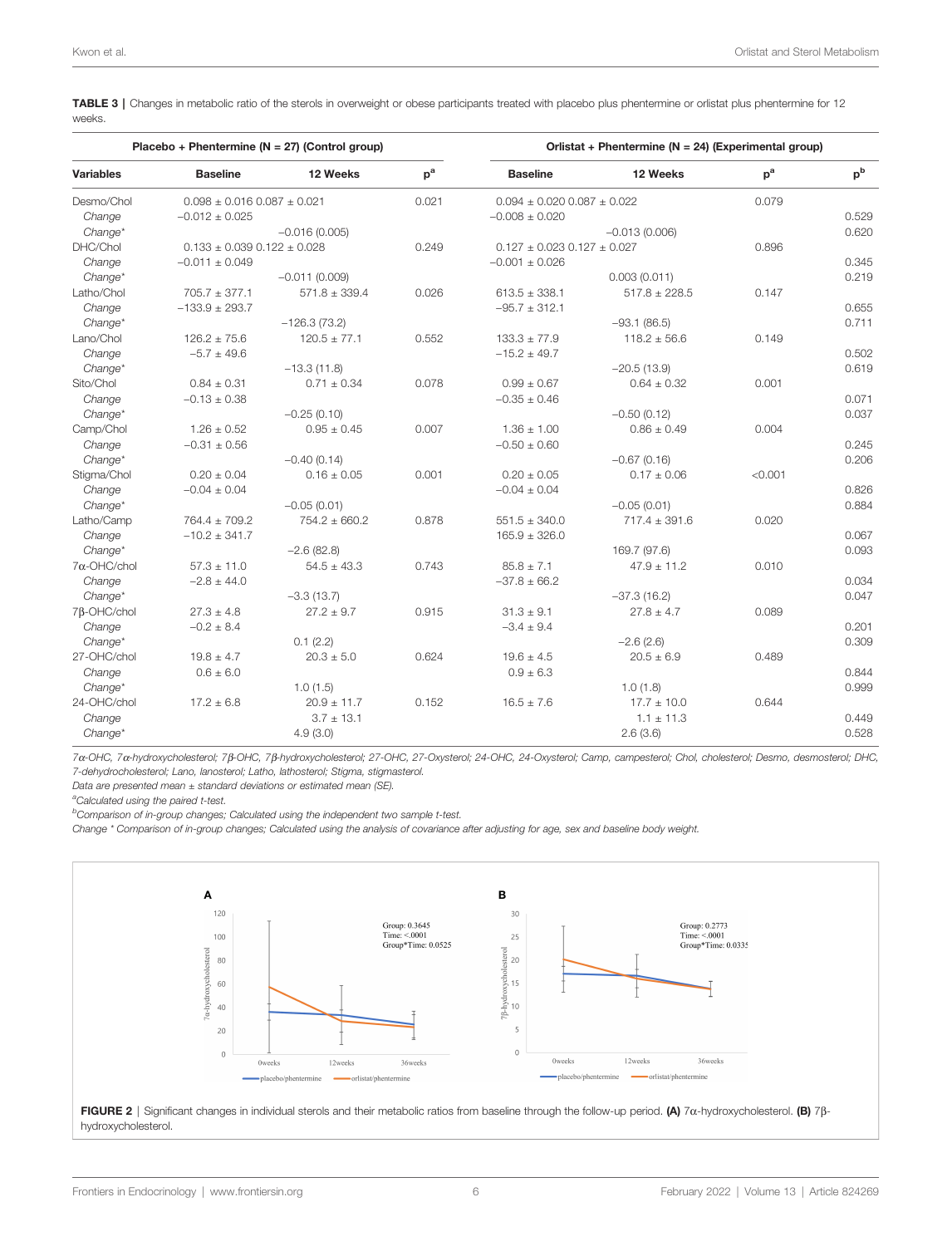esters maintained continuous increasing trends until the followup period after the weight loss intervention. Additionally, a borderline interaction in 7a-OHC/cholesterol levels was identified between the two groups during the intervention and post-trial follow-up period.

## **DISCUSSION**

We found that the metabolic signatures of serum sterols, free cholesterol, sitosterol, 7 $\alpha$ -OHC, and 7 $\beta$ -OHC were significantly decreased in adults who received orlistat plus phentermine after the weight loss intervention. Furthermore, cholesteryl esters maintained a continuous increasing trend across the intervention and follow-up period, whereas  $7\alpha$ -OHC and  $7\beta$ -OHC levels exhibited decreasing trends until the follow-up period after weight loss in both groups.

Obesity is associated with chronic oxidative stress and inflammation, which initiates the progression of atherosclerosis ([17\)](#page-8-0). Orlistat, a reversible inhibitor of intestinal lipases, has favorable effects on weight loss and some cardiometabolic parameters ([6](#page-7-0), [7\)](#page-8-0). Additionally, orlistat has been shown to inhibit NF-kB-mediated inflammation and improve endothelial dysfunction ([18](#page-8-0)–[21](#page-8-0)). Hence, orlistat could be useful to ameliorate the progression of atherosclerosis in obesity. The disorder of lipid metabolism plays a pivotal role in the development of atherosclerosis [\(22](#page-8-0)). Although classical lipid profiles are used to estimate coronary artery disease risk, impairments in sterol homeostasis manipulated with free cholesterol and its precursors and metabolites are known to be powerful predictors of developing cardiovascular events, even in the early stages of atherosclerosis [\(23,](#page-8-0) [24\)](#page-8-0).

Oxysterols, oxidized metabolites of cholesterol, are present in mammalian tissues at very low concentrations. However, they are enriched in pathologic structures such as macrophage foam cells, atherosclerotic lesions, and the blood of hypercholesterolemic individuals [\(14,](#page-8-0) [15\)](#page-8-0). Previous studies have identified the cytotoxic and pro-apoptotic activities of oxysterols, leading to the presumption that they also possess pro-atherosclerotic properties ([25](#page-8-0)–[27\)](#page-8-0). Oxysterols diffuse much better through phospholipid membranes than cholesterol especially because the half-life for  $7\alpha$ -OHC and  $7\beta$ -OHC exchange between lipid vesicles is 100 times higher than that observed for cholesterol [\(28,](#page-8-0) [29\)](#page-8-0). 7 $\alpha$ -OHC and 7b-OHC are known to the most abundant forms in the arterial compartment ([27\)](#page-8-0) and were demonstrated to induce an inflammatory phenotype in human endothelial cells ([30](#page-8-0)).

In our study, overweight or obese adults treated with orlistat plus phentermine had significantly lower  $7\alpha$ -OHC and  $7\beta$ -OHC levels, as well as a significantly lower metabolic ratio of 7a-OHC to cholesterol, than those treated with phentermine alone after the weight loss intervention even in the absence of different changes in serum total cholesterol, LDL-C, and triglycerides. Furthermore, the decreasing change in  $7\beta$ -OHC levels was more prominent in adults who received orlistat plus phentermine than those who received phentermine alone until the post-trial follow-

up period. Our results suggest that orlistat might play a role in the process of endothelial dysfunction and atherosclerosis via oxysterol modulation. In our previous study ([10](#page-8-0)), orlistat improved endothelial-dependent flow-mediated vasodilation in obese adults independent of weight loss, which supports the current findings. However, the mechanism by which orlistat changes oxysterol levels is still unknown, so additional mechanism studies are necessary. The values of 7a-OHC and 7b-OHC between the two groups with the placebo/orlistat and orlistat/phentermine are approximately the same at 36 weeks. During the 6months follow-up period, both groups regained the weight (see [Supplementary Material: Appendix Table 2](#page-7-0)). The estimated mean (standard errors) of body weight values were 78.9 (3.0) kg in the experimental group and 75.0 (3.2) kg in the control group. The weight regain may increase the metabolic activity of cholesterol 7 $\alpha$ -hydroxylase ([31](#page-8-0), [32](#page-8-0)).

Lecithin–cholesterol acyltransferase (LCAT), which esterifies free cholesterol, has been proposed to play antiatherogenic properties ([33\)](#page-8-0). Increased cholesteryl esters by LCAT reduces diet-induced atherosclerosis in scavenger receptor class B member I knockout mice. By contrast, inhibition of the intracellular esterification of cholesterol by acyl-CoA: cholesterol acyltransferase inhibitors accelerate atherosclerosis and increases cardiovascular events in human clinical trials ([34,](#page-8-0) [35](#page-8-0)). Although the exact mechanism involved in our results is unclear, we found cholesteryl esters increased after weight loss intervention and maintained a continuous increasing trend until the follow-up period in both groups. Further investigations are required to identify the relationship between weight loss and anti-obesity treatments on cholesteryl ester production.

Adults with obesity are known to have increased serum concentrations of cholesterol precursors, which reflect the biosynthesis of endogenous cholesterol, but decreased levels of plant sterols, known as markers of cholesterol absorption [\(35](#page-8-0)–[37](#page-8-0)). In addition, weight reduction decreases cholesterol precursors, such as lanosterol, lathosterol, and desmosterol, and increases plant sterols, such as sitosterol and campesterol [\(13,](#page-8-0) [35](#page-8-0)–[37](#page-8-0)). Our data are consistent with previous studies, showing that free cholesterol and cholesterol precursors tended to decrease with weight loss and increase again as the weight was regained in both groups. However, plant sterols also showed this same pattern. Inconsistencies with previous studies might be due to differences in the characteristics of the study population, a different diet control and the use of anti-obesity medications, or a different degree weight loss and duration of the intervention in this trial. Interestingly, unlike other plant sterols, sitosterol and its ratio to cholesterol were significantly decreased after weight loss in adults who received orlistat plus phentermine. Although the exact reason remains unknown, sitosterol is most effectively returned to the gut among all plant sterols, thereby resulting in the lowest absorption rate [\(38\)](#page-8-0). Another possible explanation for these results is that orlistat limits dietary cholesterol absorption by the inhibition of Niemann-Pick C1-like 1 (NPC1L1) transport protein, as well as by the inhibition of intestinal lipase [\(39\)](#page-8-0). The NPC1L1 was proposed to play an important role in the competitive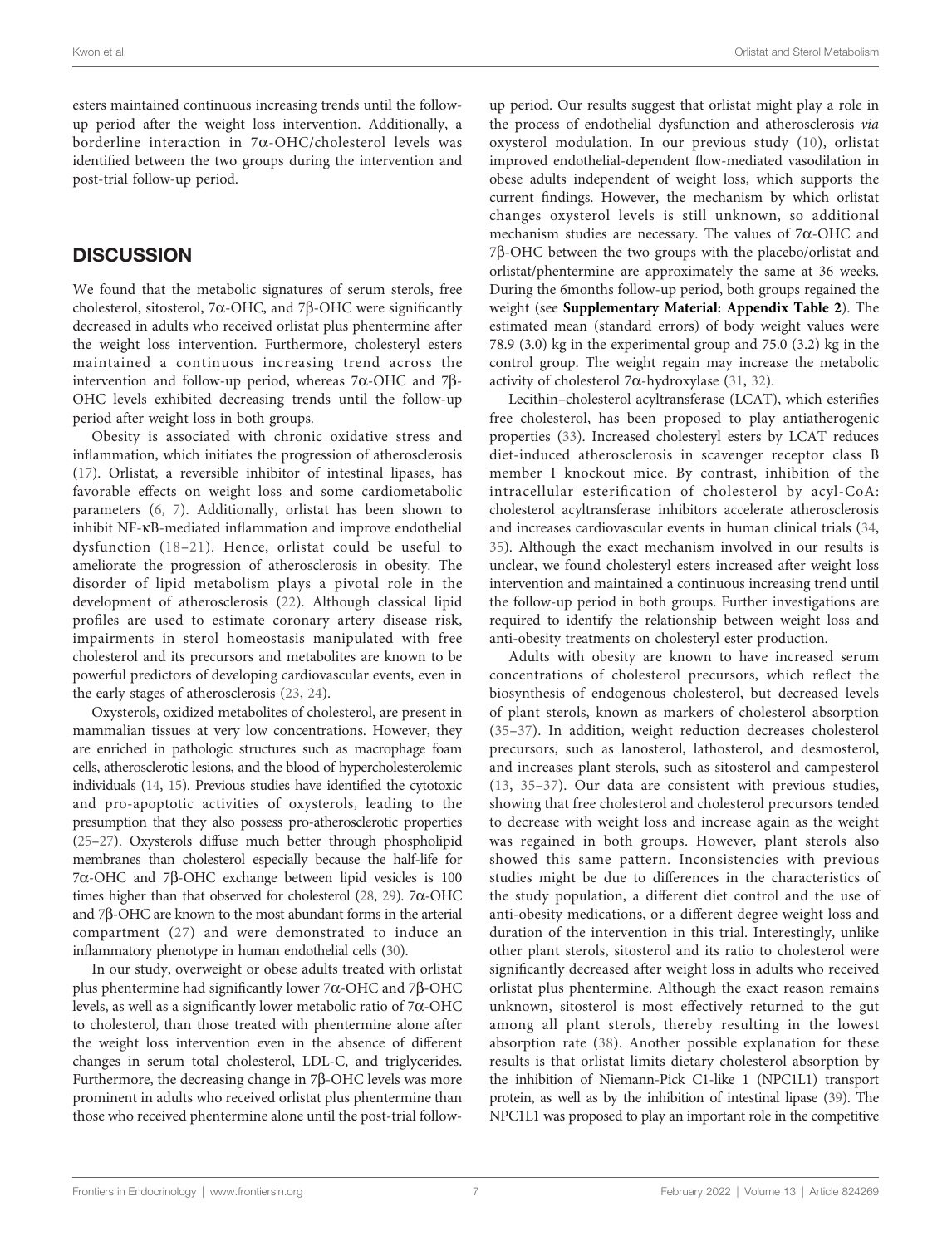<span id="page-7-0"></span>uptake of plantar sterols and cholesterol across the enterocytes' apical membrane [\(40\)](#page-8-0).

#### Limitations and Strengths

Our study has several limitations. First, this study combined data from a clinical trial with data from a post-trial observational follow-up study. Although randomized clinical trials (RCT) are considered the gold standard for producing reliable evidence, they are time consuming and expensive. By contrast, observational studies run the risk of containing confounding biases by nature, wherein effects are examined in real world settings without interference. Therefore, the extension of a clinical trial with an observational period may provide valid and reliable real-world evidence. Second, it was difficult to see the effect of orlistat alone in our RCT because both study arms received phentermine. Future studies are needed to determine the effect of orlistat alone on sterol metabolisms. Third, we collected no information on dietary cholesterol or plant sterols in our 24-h dietary recall. It is also possible that self-controlled caloric restriction does not adequately reflect cholesterol absorption, biosynthesis, and excretion. Fourth, only approximately 50% participants who enrolled original RCT participate the post follow-up trial. There could be selection bias.

#### **CONCLUSIONS**

Orlistat treatment improved oxysterol metabolism in overweight and obese adults, and the favorable changes in oxysterol were maintained until 6 months after orlistat treatment ended. Thus, orlistat may have pivotal role in the process of endothelial dysfunction and atherosclerosis via oxysterol modulation. Additionally, adults treated with orlistat had significantly decreased free cholesterol, sitosterol, and metabolic ratios of sitosterol after weight loss, suggesting orlistat as another therapeutic option for hypercholesterolemia. Further investigations are required to identify the role of orlistat in various sterol signatures and metabolisms.

#### DATA AVAILABILITY STATEMENT

The raw data supporting the conclusions of this article will be made available by the authors, without undue reservation.

#### ETHICS STATEMENT

The studies involving human participants were reviewed and approved by Institutional review boards of Yongin Severance

#### **REFERENCES**

- 1. Blüher M. Obesity: Global Epidemiology and Pathogenesis. Nat Rev Endocrinol (2019) 15(5):288–98. doi: [10.1038/s41574-019-0176-8](https://doi.org/10.1038/s41574-019-0176-8)
- 2. Wharton S, Lau DCW, Vallis M, Sharma AM, Biertho L, Campbell-Scherer D, et al. Obesity in Adults: A Clinical Practice Guideline. Cmaj (2020) 192(31): E875–e91. doi: [10.1503/cmaj.191707](https://doi.org/10.1503/cmaj.191707)
- 3. Srivastava G, Apovian CM. Current Pharmacotherapy for Obesity. Nat Rev Endocrinol (2018) 14(1):12–24. doi: [10.1038/nrendo.2017.122](https://doi.org/10.1038/nrendo.2017.122)

Hospital. The patients/participants provided their written informed consent to participate in this study.

#### AUTHOR CONTRIBUTIONS

Concept and design: Y-JK, J-WL, and MC. Performed experiment: GK and MC. Acquisition, analysis, or interpretation of data: Y-JK, GK, J-WL, and MC. Drafting of the manuscript: Y-JK, GK, J-WL, and MC. Critical revision of the manuscript for important intellectual content: Y-JK, GK, J-WL, and MC. Statistical analysis: Y-JK, GK, J-WL, and MC. Obtained funding: J-WL. Administrative, technical, or material support: GK and MC. Supervision: J-WL and MC. All authors contributed to the article and approved the submitted version.

#### FUNDING

This study was supported by a research grant (No. KSSO202006) from the Korean Society for the Study of Obesity. This work was supported by the Technology Innovation Program (20002781, A Platform for Prediction and Management of Health Risk Based on Personal Big Data and Lifelogging) funded by the Ministry of Trade, Industry and Energy, Korea, to J-WL. The funding sources had no role in the design and conduct of the study; collection, management, analysis, and interpretation of the data; preparation, review, or approval of the manuscript; and decision to submit the manuscript for publication.

#### ACKNOWLEDGMENTS

The authors thank Dr. Woojin Park (soekdg@naver.com) for illustrating the figures and all participants who took part in this study.

#### SUPPLEMENTARY MATERIAL

The Supplementary Material for this article can be found online at: [https://www.frontiersin.org/articles/10.3389/fendo.2022.824269/](https://www.frontiersin.org/articles/10.3389/fendo.2022.824269/full#supplementary-material) [full#supplementary-material](https://www.frontiersin.org/articles/10.3389/fendo.2022.824269/full#supplementary-material)

- 4. Bessesen DH, Van Gaal LF. Progress and Challenges in Anti-Obesity Pharmacotherapy. Lancet Diabetes Endocrinol (2018) 6(3):237–48. doi: [10.1016/s2213-8587\(17\)30236-x](https://doi.org/10.1016/s2213-8587(17)30236-x)
- 5. Heck AM, Yanovski JA, Calis KA. Orlistat, a New Lipase Inhibitor for the Management of Obesity. Pharmacotherapy (2000) 20(3):270–9. doi: [10.1592/](https://doi.org/10.1592/phco.20.4.270.34882) [phco.20.4.270.34882](https://doi.org/10.1592/phco.20.4.270.34882)
- 6. Davidson MH, Hauptman J, DiGirolamo M, Foreyt JP, Halsted CH, Heber D, et al. Weight Control and Risk Factor Reduction in Obese Subjects Treated for 2 Years With Orlistat: A Randomized Controlled Trial. Jama (1999) 281 (3):235–42. doi: [10.1001/jama.281.3.235](https://doi.org/10.1001/jama.281.3.235)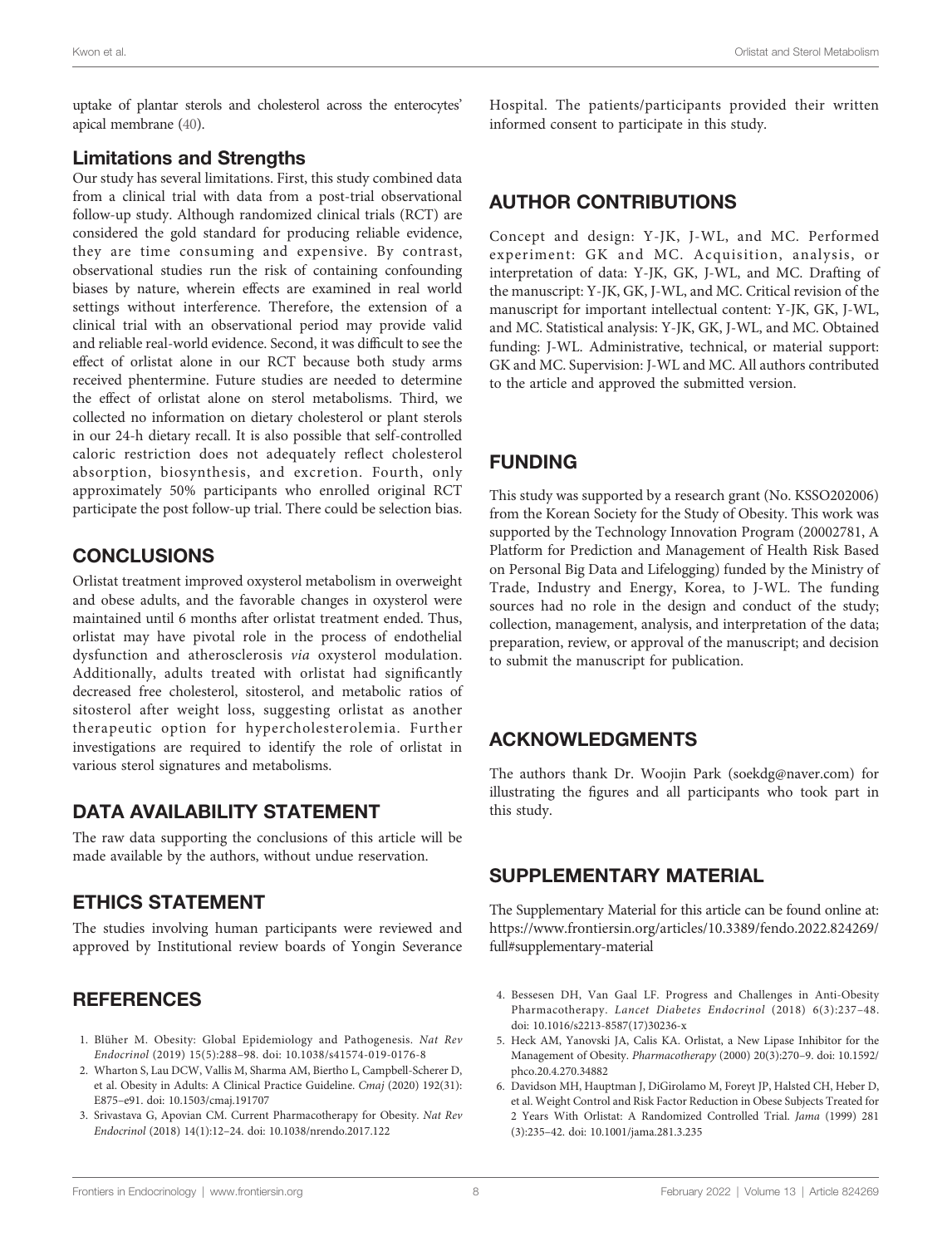- <span id="page-8-0"></span>7. Sahebkar A, Simental-Mendía LE, Reiner Ž, Kovanen PT, Simental-Mendía M, Bianconi V, et al. Effect of Orlistat on Plasma Lipids and Body Weight: A Systematic Review and Meta-Analysis of 33 Randomized Controlled Trials. Pharmacol Res (2017) 122:53–65. doi: [10.1016/j.phrs.2017.05.022](https://doi.org/10.1016/j.phrs.2017.05.022)
- 8. Hollander PA, Elbein SC, Hirsch IB, Kelley D, McGill J, Taylor T, et al. Role of Orlistat in the Treatment of Obese Patients With Type 2 Diabetes. A 1-Year Randomized Double-Blind Study. Diabetes Care (1998) 21(8):1288–94. doi: [10.2337/diacare.21.8.1288](https://doi.org/10.2337/diacare.21.8.1288)
- 9. Sjöström L, Rissanen A, Andersen T, Boldrin M, Golay A, Koppeschaar HP, et al. Randomised Placebo-Controlled Trial of Orlistat for Weight Loss and Prevention of Weight Regain in Obese Patients. European Multicentre Orlistat Study Group. Lancet (1998) 352(9123):167–72. doi: [10.1016/s0140-](https://doi.org/10.1016/s0140-6736(97)11509-4) [6736\(97\)11509-4](https://doi.org/10.1016/s0140-6736(97)11509-4)
- 10. Kwon YJ, Lee H, Nam CM, Chang HJ, Yoon YR, Lee HS, et al. Effects of Orlistat/Phentermine Versus Phentermine on Vascular Endothelial Cell Function in Obese and Overweight Adults: A Randomized, Double-Blinded, Placebo-Controlled Trial. Diabetes Metab Syndr Obes (2021) 14:941–50. doi: [10.2147/dmso.S300342](https://doi.org/10.2147/dmso.S300342)
- 11. Seo HS, Choi MH. Cholesterol Homeostasis in Cardiovascular Disease and Recent Advances in Measuring Cholesterol Signatures. J Steroid Biochem Mol Biol (2015) 153:72–9. doi: [10.1016/j.jsbmb.2015.04.014](https://doi.org/10.1016/j.jsbmb.2015.04.014)
- 12. Baumgartner S, Mensink RP, Plat J. Plant Sterols and Stanols in the Treatment of Dyslipidemia: New Insights Into Targets and Mechanisms Related to Cardiovascular Risk. Curr Pharm Des (2011) 17(9):922–32. doi: [10.2174/](https://doi.org/10.2174/138161211795428795) [138161211795428795](https://doi.org/10.2174/138161211795428795)
- 13. Hallikainen M, Tuomilehto H, Martikainen T, Vanninen E, Seppä J, Kokkarinen J, et al. Cholesterol Metabolism and Weight Reduction in Subjects With Mild Obstructive Sleep Apnoea: A Randomised, Controlled Study. Cholesterol (2013) 2013:769457. doi: [10.1155/2013/769457](https://doi.org/10.1155/2013/769457)
- 14. Olkkonen VM, Lehto M. Oxysterols and Oxysterol Binding Proteins: Role in Lipid Metabolism and Atherosclerosis. Ann Med (2004) 36(8):562–72. doi: [10.1080/07853890410018907](https://doi.org/10.1080/07853890410018907)
- 15. Wang DQ, Afdhal NH. Good Cholesterol, Bad Cholesterol: Role of Oxysterols in Biliary Tract Diseases. Gastroenterology (2001) 121(1):216–8. doi: [10.1053/](https://doi.org/10.1053/gast.2001.26155) [gast.2001.26155](https://doi.org/10.1053/gast.2001.26155)
- 16. Kwon GE, Hyun MH, Byun DJ, Paeng KJ, Seo HS, Choi MH. Metabolic Signatures of Cholesterol Biosynthesis and Absorption in Patients With Coronary Artery Disease. J Steroid Biochem Mol Biol (2021) 212:105940. doi: [10.1016/j.jsbmb.2021.105940](https://doi.org/10.1016/j.jsbmb.2021.105940)
- 17. Manna P, Jain SK. Obesity, Oxidative Stress, Adipose Tissue Dysfunction, and the Associated Health Risks: Causes and Therapeutic Strategies. Metab Syndr Relat Disord (2015) 13(10):423–44. doi: [10.1089/met.2015.0095](https://doi.org/10.1089/met.2015.0095)
- 18. Wang H, Wang L, Cheng Y, Xia Z, Liao Y, Cao J. Efficacy of Orlistat in Non-Alcoholic Fatty Liver Disease: A Systematic Review and Meta-Analysis. BioMed Rep (2018) 9(1):90–6. doi: [10.3892/br.2018.1100](https://doi.org/10.3892/br.2018.1100)
- 19. Othman ZA, Zakaria Z, Suleiman JB, Ghazali WSW, Mohamed M. Anti-Atherogenic Effects of Orlistat on Obesity-Induced Vascular Oxidative Stress Rat Model. Antioxid (Basel) (2021) 10(2):251. doi: [10.3390/](https://doi.org/10.3390/antiox10020251) [antiox10020251](https://doi.org/10.3390/antiox10020251)
- 20. Gomaa AA, El-Sers DA, Al-Zokeim NI, Gomaa MA. Amelioration of Experimental Metabolic Syndrome Induced in Rats by Orlistat and Corchorus Olitorius Leaf Extract; Role of Adipo/Cytokines. J Pharm Pharmacol (2019) 71(2):281–91. doi: [10.1111/jphp.13032](https://doi.org/10.1111/jphp.13032)
- 21. Al-Tahami BA, Ismail AA, Bee YT, Awang SA, Salha Wan Abdul Rani WR, Sanip Z, et al. The Effects of Anti-Obesity Intervention With Orlistat and Sibutramine on Microvascular Endothelial Function. Clin Hemorheol Microcirc (2015) 59(4):323–34. doi: [10.3233/ch-131765](https://doi.org/10.3233/ch-131765)
- 22. Wang M, Liu Y, Zhao T, Xiao F, Yang X, Lu B. Dietary Sterols and Sterol Oxidation Products on Atherosclerosis: An Insight Provided by Liver Proteomic and Lipidomic. Mol Nutr Food Res (2021) e2100516. doi: [10.1002/](https://doi.org/10.1002/mnfr.202100516) [mnfr.202100516](https://doi.org/10.1002/mnfr.202100516)
- 23. Leibowitz M, Karpati T, Cohen-Stavi CJ, Feldman BS, Hoshen M, Bitterman H, et al. Association Between Achieved Low-Density Lipoprotein Levels and Major Adverse Cardiac Events in Patients With Stable Ischemic Heart Disease Taking Statin Treatment. JAMA Intern Med (2016) 176(8):1105–13. doi: [10.1001/jamainternmed.2016.2751](https://doi.org/10.1001/jamainternmed.2016.2751)
- 24. Son HH, Moon JY, Seo HS, Kim HH, Chung BC, Choi MH. High-Temperature GC-MS-Based Serum Cholesterol Signatures may Reveal Sex

Differences in Vasospastic Angina. J Lipid Res (2014) 55(1):155–62. doi: [10.1194/jlr.D040790](https://doi.org/10.1194/jlr.D040790)

- 25. Chang YH, Abdalla DS, Sevanian A. Characterization of Cholesterol Oxidation Products Formed by Oxidative Modification of Low Density Lipoprotein. Free Radic Biol Med (1997) 23(2):202–14. doi: [10.1016/s0891-](https://doi.org/10.1016/s0891-5849(96)00626-0) [5849\(96\)00626-0](https://doi.org/10.1016/s0891-5849(96)00626-0)
- 26. Brown AJ, Jessup W. Oxysterols and Atherosclerosis. Atherosclerosis (1999) 142(1):1–28. doi: [10.1016/s0021-9150\(98\)00196-8](https://doi.org/10.1016/s0021-9150(98)00196-8)
- 27. Virginio VW, Nunes VS, Moura FA, Menezes FH, Andreollo NA, Rogerio F, et al. Arterial Tissue and Plasma Concentration of Enzymatic-Driven Oxysterols are Associated With Severe Peripheral Atherosclerotic Disease and Systemic Inflammatory Activity. Free Radic Res (2015) 49(2):199–203. doi: [10.3109/10715762.2014.992894](https://doi.org/10.3109/10715762.2014.992894)
- 28. Olsen BN, Schlesinger PH, Ory DS, Baker NA. Side-Chain Oxysterols: From Cells to Membranes to Molecules. Biochim Biophys Acta (2012) 1818(2):330– 6. doi: [10.1016/j.bbamem.2011.06.014](https://doi.org/10.1016/j.bbamem.2011.06.014)
- 29. Backer JM, Dawidowicz EA. Mechanism of Cholesterol Exchange Between Phospholipid Vesicles. Biochemistry (1981) 20(13):3805–10. doi: [10.1021/](https://doi.org/10.1021/bi00516a021) [bi00516a021](https://doi.org/10.1021/bi00516a021)
- 30. Lemaire S, Lizard G, Monier S, Miguet C, Gueldry S, Volot F, et al. Different Patterns of IL-1beta Secretion, Adhesion Molecule Expression and Apoptosis Induction in Human Endothelial Cells Treated With 7alpha-, 7beta-Hydroxycholesterol, or 7-Ketocholesterol. FEBS Lett (1998) 440(3):434–9. doi: [10.1016/s0014-5793\(98\)01496-3](https://doi.org/10.1016/s0014-5793(98)01496-3)
- 31. Ziedén B, Kaminskas A, Kristenson M, Kucinskienê Z, Vessby B, Olsson AG, et al. Increased Plasma 7 Beta-Hydroxycholesterol Concentrations in a Population With a High Risk for Cardiovascular Disease. Arterioscler Thromb Vasc Biol (1999) 19(4):967–71. doi: [10.1161/01.atv.19.4.967](https://doi.org/10.1161/01.atv.19.4.967)
- 32. Wooton-Kee CR, Cohen DE, Vore M. Increased Cholesterol 7alpha-Hydroxylase Expression and Size of the Bile Acid Pool in the Lactating Rat. Am J Physiol Gastrointest Liver Physiol (2008) 294(4):G1009–16. doi: [10.1152/](https://doi.org/10.1152/ajpgi.00017.2008) [ajpgi.00017.2008](https://doi.org/10.1152/ajpgi.00017.2008)
- 33. Thacker SG, Rousset X, Esmail S, Zarzour A, Jin X, Collins HL, et al. Increased Plasma Cholesterol Esterification by LCAT Reduces Diet-Induced Atherosclerosis in SR-BI Knockout Mice. J Lipid Res (2015) 56(7):1282–95. doi: [10.1194/jlr.M048629](https://doi.org/10.1194/jlr.M048629)
- 34. Nissen SE, Tuzcu EM, Brewer HB, Sipahi I, Nicholls SJ, Ganz P, et al. Effect of ACAT Inhibition on the Progression of Coronary Atherosclerosis. N Engl J Med (2006) 354(12):1253–63. doi: [10.1056/NEJMoa054699](https://doi.org/10.1056/NEJMoa054699)
- 35. Meuwese MC, de Groot E, Duivenvoorden R, Trip MD, Ose L, Maritz FJ, et al. ACAT Inhibition and Progression of Carotid Atherosclerosis in Patients With Familial Hypercholesterolemia: The CAPTIVATE Randomized Trial. Jama (2009) 301(11):1131–9. doi: [10.1001/jama.301.11.1131](https://doi.org/10.1001/jama.301.11.1131)
- 36. Simonen PP, Gylling H, Miettinen TA. Body Weight Modulates Cholesterol Metabolism in Non-Insulin Dependent Type 2 Diabetics. Obes Res (2002) 10 (5):328–35. doi: [10.1038/oby.2002.46](https://doi.org/10.1038/oby.2002.46)
- 37. Paramsothy P, Knopp RH, Kahn SE, Retzlaff BM, Fish B, Ma L, et al. Plasma Sterol Evidence for Decreased Absorption and Increased Synthesis of Cholesterol in Insulin Resistance and Obesity. Am J Clin Nutr (2011) 94 (5):1182–8. doi: [10.3945/ajcn.110.006668](https://doi.org/10.3945/ajcn.110.006668)
- 38. Lütjohann D, Björkhem I, Beil UF, von Bergmann K. Sterol Absorption and Sterol Balance in Phytosterolemia Evaluated by Deuterium-Labeled Sterols: Effect of Sitostanol Treatment. J Lipid Res (1995) 36(8):1763–73. doi: [10.1016/](https://doi.org/10.1016/S0022-2275(20)41495-6) [S0022-2275\(20\)41495-6](https://doi.org/10.1016/S0022-2275(20)41495-6)
- 39. Alqahtani S, Qosa H, Primeaux B, Kaddoumi A. Orlistat Limits Cholesterol Intestinal Absorption by Niemann-Pick C1-Like 1 (NPC1L1) Inhibition. Eur J Pharmacol (2015) 762:263–9. doi: [10.1016/j.ejphar.2015.05.060](https://doi.org/10.1016/j.ejphar.2015.05.060)
- 40. Davis HRJr., Altmann SW. Niemann-Pick C1 Like 1 (NPC1L1) an Intestinal Sterol Transporter. Biochim Biophys Acta (2009) 1791(7):679–83. doi: [10.1016/j.bbalip.2009.01.002](https://doi.org/10.1016/j.bbalip.2009.01.002)

Conflict of Interest: The authors declare that the research was conducted in the absence of any commercial or financial relationships that could be construed as a potential conflict of interest.

Publisher's Note: All claims expressed in this article are solely those of the authors and do not necessarily represent those of their affiliated organizations, or those of the publisher, the editors and the reviewers. Any product that may be evaluated in